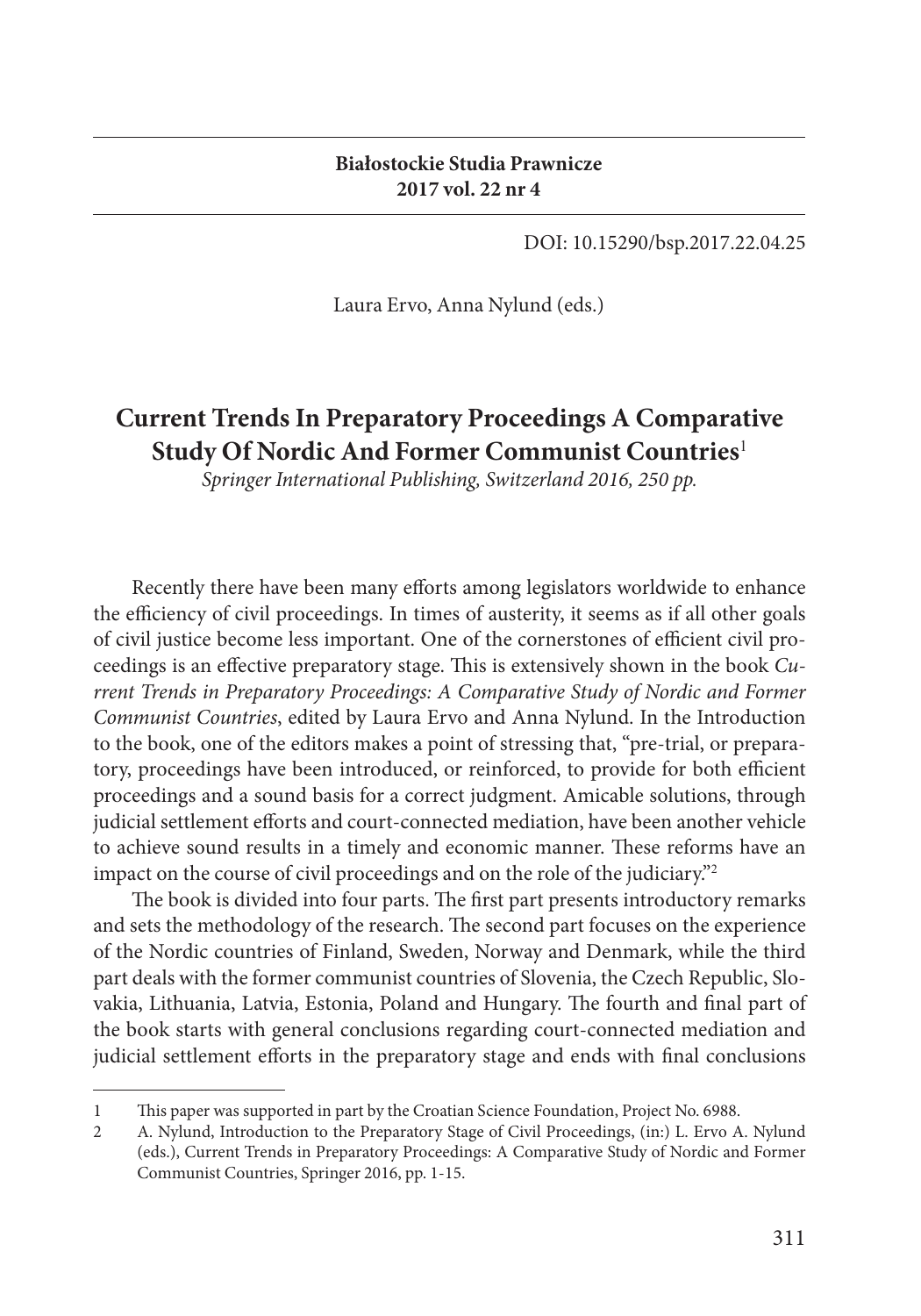## Juraj Brozović

of the research. The structure of each chapter is adapted to the goals of the book. The authors first explain the historical background of their respective civil justice systems and give a general overview of their civil procedure. Following this, the preparatory stage preceding the main hearing is described by stressing its structure, purpose and the complex role of court and parties in that stage, with special emphasis placed on the use of modern technologies, as well as the rules on preclusion. Finally, the role of judicial settlement efforts and court-connected mediation in the preparatory stage is assessed in each of the countries reviewed. This approach provides an opportunity to "identify and assess similarities and differences between countries and across European legal cultures."<sup>3</sup>

The similarities and differences can best be traced in the neighbouring countries, such as Sweden and Finland. As Sweden has always represented a sort of role model for Finland, it is not surprising that those countries share a similar approach towards preparatory proceedings. "East-Scandinavian"<sup>4</sup> civil procedure, as Laura Ervo refers to it, remains highly efficient with orality and immediacy as its main characteristics. On the other hand, the flexibility of Swedish rules represents the main difference between the two countries. As the author puts it, "the Swedish procedure" as a whole is based on the orality which has been seen as a very important and valuable principle also in post-modern proceedings"<sup>5</sup> Surprisingly enough, the non-use of modern technologies, telephone and video conferencing, is also a characteristic of another neighbouring country – Norway. Despite that fact, impressive statistics show a high level of efficiency in the Norwegian civil justice system, which leads Anna Nylund to the conclusion that, "preparatory proceedings with active judicial case management have proved to be a success in Norway".<sup>6</sup> The overview of these three systems clearly illustrates that "the main hearing model provides a more flexible and settlement oriented procedure, and probably also leads to more accurate judgments."<sup>7</sup> This can also be said for the last of the Nordic countries reviewed - Denmark. The Danish system is characterized by some interesting features, such as the centralised handling of case preparation. According to Jakob Juul-Sandberg, the preparatory stage in approximately half of the district courts is, "administrated by a certain unit of the co-

<sup>3</sup> *Ibid*em, p. 13.

<sup>4</sup> L. Ervo, Swedish-Finnish Preparatory Proceedings: Filtering and Process Techniques, (in:) L. Ervo, A. Nylund (eds.), Current Trends in Preparatory Proceedings: A Comparative Study of Nordic and Former Communist Countries, Springer 2016, pp. 19-56.

<sup>5</sup> *Ibid*em, p. 54

<sup>6</sup> A. Nylund, Preparatory proceedings in Norway: Efficiency by Flexibility and Case Management, (in:) L. Ervo, A. Nylund (eds.), Current Trends in Preparatory Proceedings: A Comparative Study of Nordic and Former Communist Countries, Springer 2016, pp. 57-79.

<sup>7</sup> *Ibid*em, p. 78.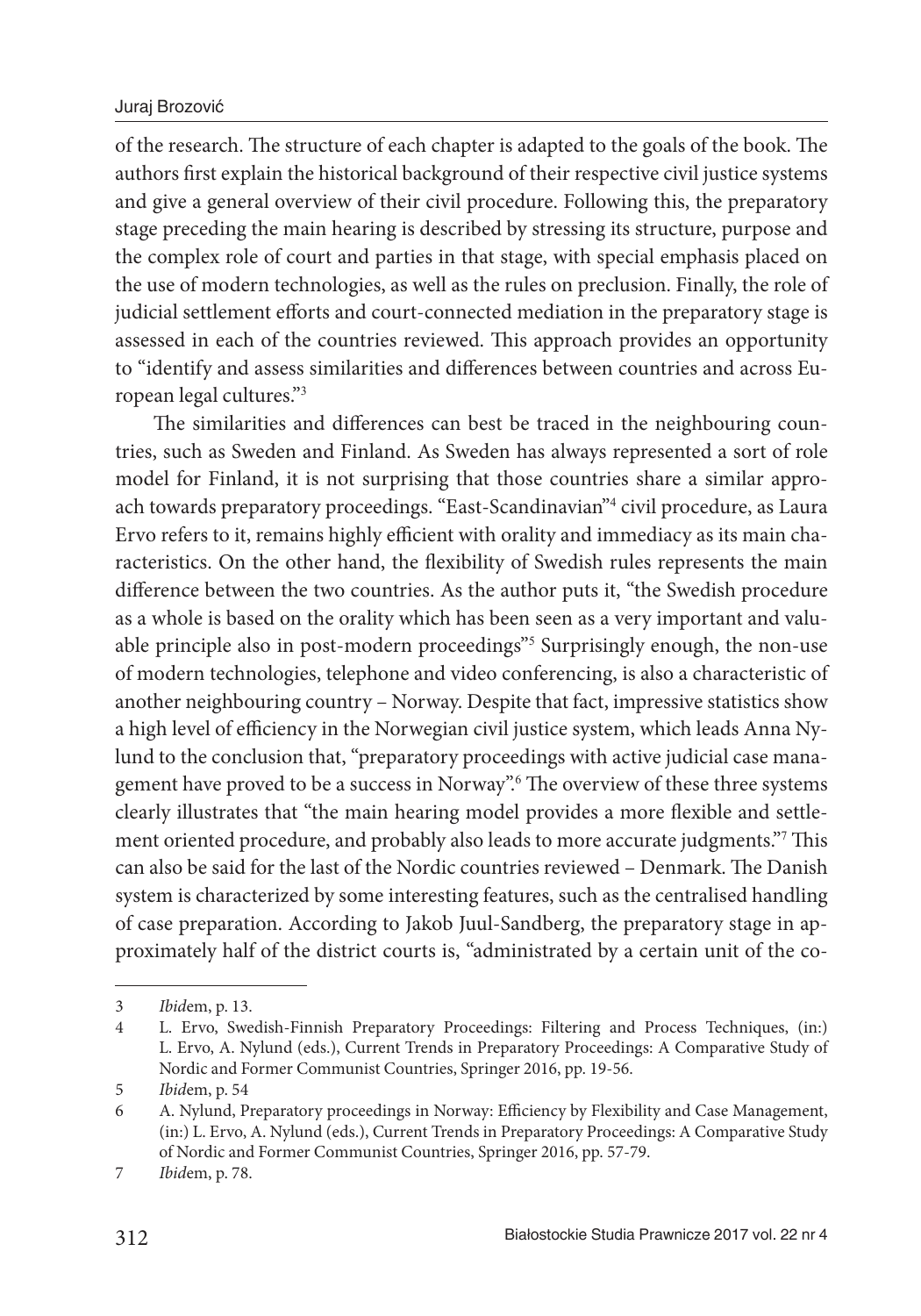urts including not only a judge but also other legal staff ",<sup>8</sup> which means, "that the judge who tries the case often does not see the document or evidence [for] more than a week or two before the main hearing."<sup>9</sup> The courts system and preparatory stage reforms resulted in efficient "think-ahead" proceedings, $10$  but even more efficiency is expected in the future, due to the increased application of modern technologies.

The story becomes rather different in the third part of the book which is devoted to the former communist countries. It starts with the experience of three Central European countries Slovenia, the Czech Republic and Slovakia who are characterized by, "a great public dissatisfaction with the functioning of civil justice due to [the] excessive duration of proceedings and backlogs in courts",<sup>11</sup> as described by Aleš Galič. He notes the deficiency in the preparatory stage in civil proceedings of those countries and identifies the reasons for it. The failure of the three countries to recognize the importance of preparatory stage leads him to the conclusion that "changes in legislation are only one – and actually the easier part – of the necessary reform."<sup>12</sup> Indeed, even the example of the Baltic countries of Lithuania, Latvia and Estonia, shows how legislative reform is only a first step in the process. Although closing of the preparatory stage in these countries means that, "in theory it should be quite difficult to change something regarding the essence of a civil case", $\frac{13}{13}$  in practice it often occurs that parties later change their respective positions and submit new evidence. This and other cases of non-conforming practice lead Vigita Vébraité to the conclusion that "to change legal regulation and to change the aims and role of preparatory proceedings is much easier than to change [the] mentality and culture of judges, lawyers or participants of civil proceedings."<sup>14</sup> A similar problem is noted by Anna Piszcz when describing the reforms of Polish civil procedure which aimed at amendment of the piecemeal hearing model and giving more discretionary powers to judges in the preparatory phase. However, concludes the author, "the key to success of preparatory proceedings through the proposed solutions would naturally depend on the appro-

<sup>8</sup> J. Juul-Sandberg, Reform and Development of Preparatory Proceedings in the Danish Civil Justice System: Towards (Even) More Efficient Courts, (in:) L. Ervo, A. Nylund (eds.), Current Trends in Preparatory Proceedings: A Comparative Study of Nordic and Former Communist Countries, Springer 2016, pp. 81-107.

<sup>9</sup> *Ibid*em, p. 88.

<sup>10</sup> *Ibid*em, p. 102.

<sup>11</sup> A. Galič, The Preparatory Stage of Civil Proceedings in Slovenia, the Czech Republic and Slovakia: Halfway There Yet?, (in:) L. Ervo, A. Nylund (eds.), Current Trends in Preparatory Proceedings: A Comparative Study of Nordic and Former Communist Countries, Springer 2016, pp. 111-140.

<sup>12</sup> *Ibid*em, p. 138.

<sup>13</sup> V. Vébraité, Preparatory Stage in the Baltic States: Similarities and Differences, (in:) L. Ervo, A. Nylund (eds.), Current Trends in Preparatory Proceedings: A Comparative Study of Nordic and Former Communist Countries, Springer 2016, pp. 141-159.

<sup>14</sup> *Ibid*em, p. 158.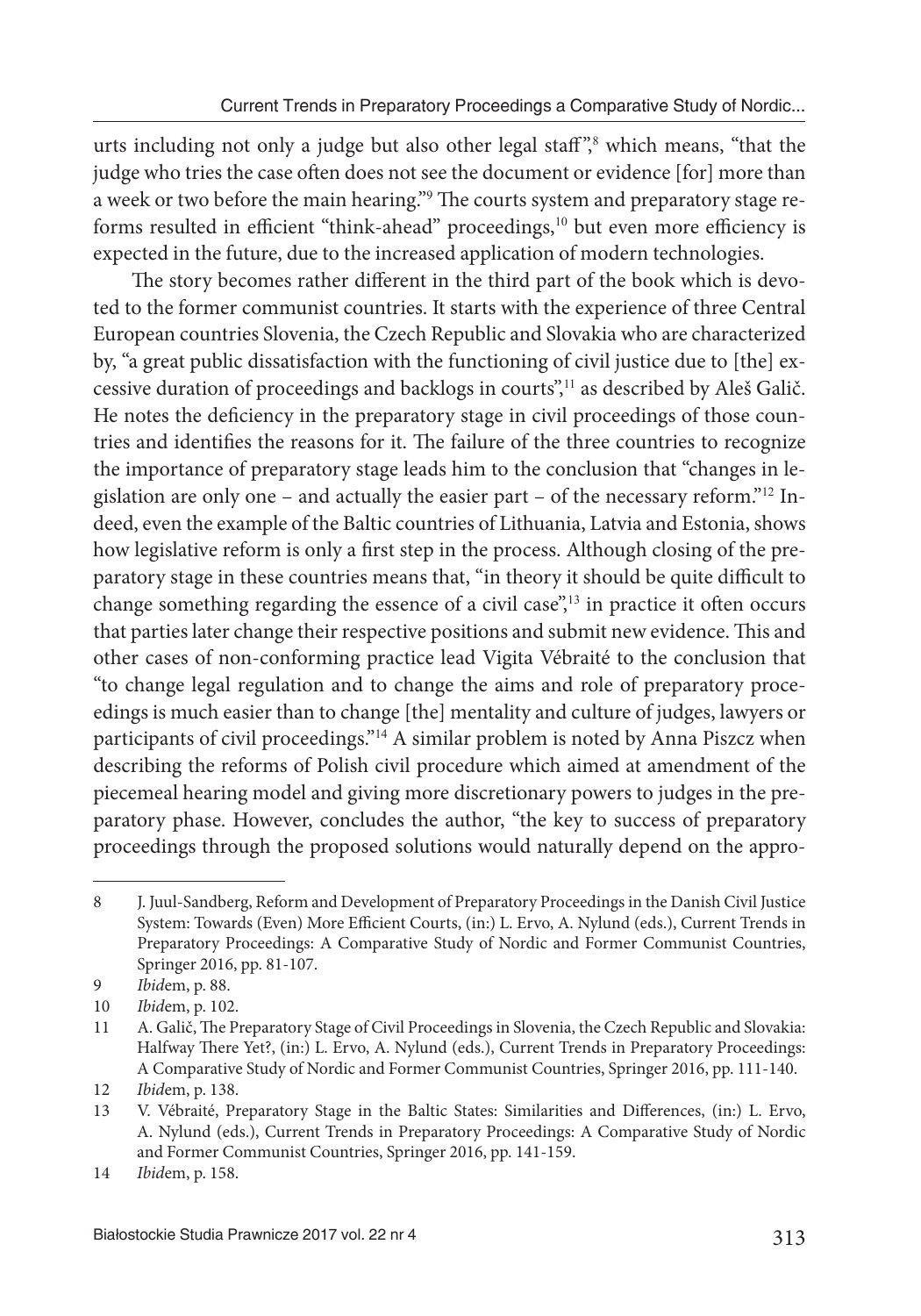ach of the judges",<sup>15</sup> which may be, "the question of their education and training".<sup>16</sup>. On the other hand, in Hungary, even the procedural rules seem to be insufficient to enable efficient civil proceedings. For instance, preclusion is very limited in Hungarian civil procedure, as a claim can often be later amended and the introduction of new evidence is not so restricted as in other countries. "Dynamic preclusion",<sup>17</sup> as Adél Köblös calls it, is used "flexibly depending on the certain state of affairs in the procedure and the notices and warnings of the court."<sup>18</sup> She concludes that "only disputes with simple legal and factual questions can be properly prepared under the present regime,"<sup>19</sup> so the announced recodification of civil procedure rules is more than welcome.

At the beginning of final part of the book, the importance of court-connected mediation and judicial settlement efforts during the preparatory stage is considered. According to Lin Adrian, there is certainly "potential for using judicial settlement efforts more actively than is apparently the case today."20 On the other hand, court connected mediation is a rather new concept that is still on the rise. Although potentially there is "the rise of a new legal culture across the Eastern and Northern parts of Europe with the emergence of court-connected mediation,"<sup>21</sup> its real potential is yet to be confirmed in practice and be critically assessed.

The final chapter in the book gives broader conclusions regarding different models of hearing. It summarizes the conclusions for each of the described regions. According to Laura Ervo, Nordic countries are characterized by "the use of the preparatory system as a filter",<sup>22</sup> orality as the fundamental principle by preserving "party" autonomy and the active participation of parties during the preparatory stage".<sup>23</sup> By contrast, the southern and northern former communist countries share the same struggle to change "from the Soviet influenced civil proceedings towards western party autonomy and efficient preparatory stage including the rule of preclusion and

<sup>15</sup> A. Piszcz, Polish Civil Proceedings: Expanding the Floor for Preparatory Stage, (in:) L. Ervo, A. Nylund (eds.), Current Trends in Preparatory Proceedings: A Comparative Study of Nordic and Former Communist Countries, Springer 2016, pp. 141-183.

<sup>16</sup> *Ibidem*, p.182.

<sup>17</sup> A. Köblös, Hungary: Towards More Efficient Preparatory Proceedings, (in:) L. Ervo, A. Nylund (eds.), Current Trends in Preparatory Proceedings: A Comparative Study of Nordic and Former Communist Countries, Springer 2016, pp. 185-205.

<sup>18</sup> *Ibidem*, p. 199.

<sup>19</sup> *Ibid*em, p. 201.

<sup>20</sup> L. Adrian, The Role of Court-Connected Mediation and Judicial Settlement Efforts in the Preparatory Stage, (in:) L. Ervo, A. Nylund (eds.), Current Trends in Preparatory Proceedings: A Comparative Study of Nordic and Former Communist Countries, Springer 2016, pp. 209-231.

<sup>21</sup> *Ibidem*, str. 229.

<sup>22</sup> L. Ervo, Conclusions, (in:) L. Ervo, A. Nylund (eds.), Current Trends in Preparatory Proceedings: A Comparative Study of Nordic and Former Communist Countries, Springer 2016, pp. 233-245.

<sup>23</sup> *Ibidem,* p. 237